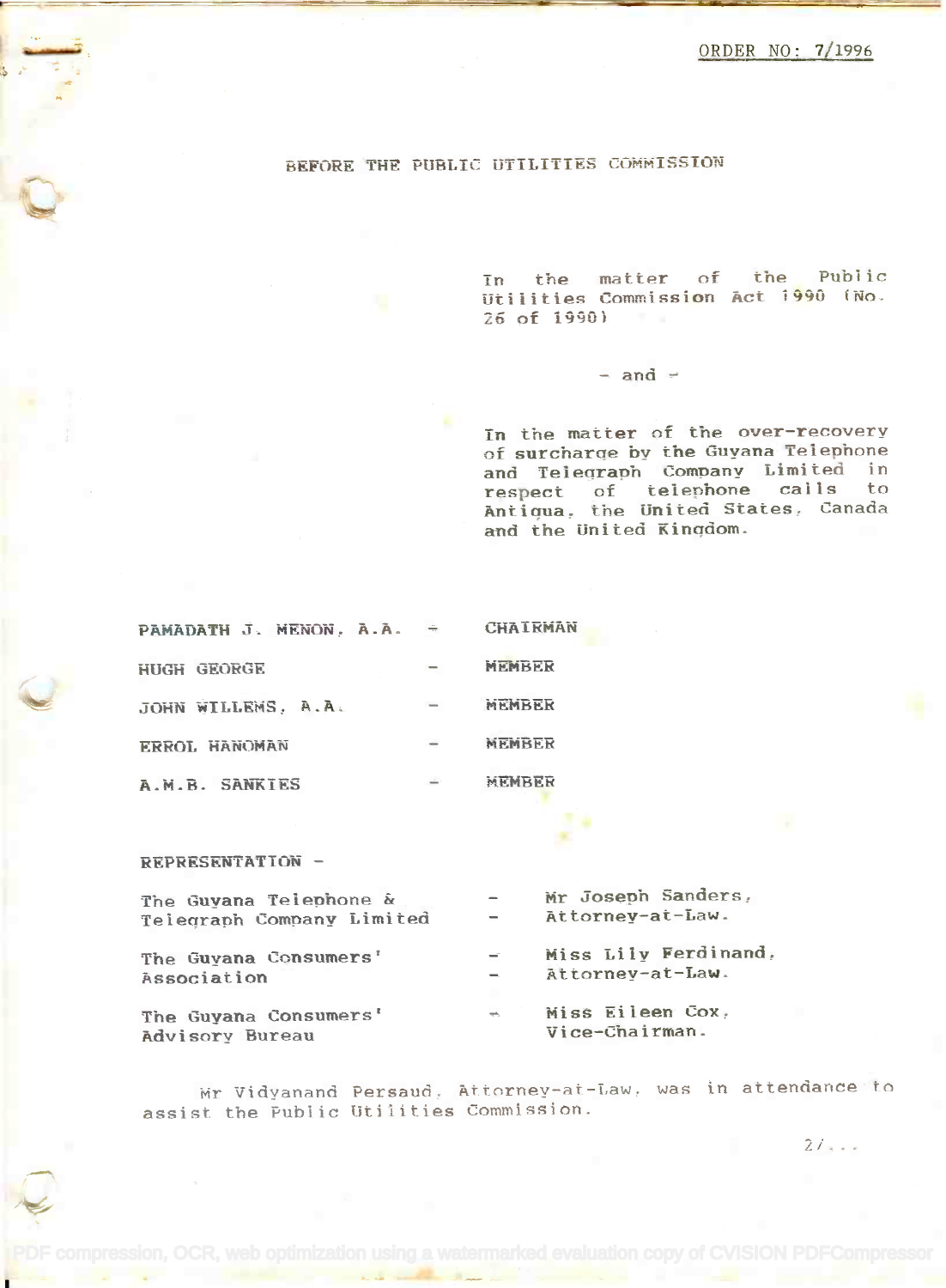## DECISION

 $2.1$ 

This matter was heard on 14th November. 1996.

2. By decision dated 12th November, 1991, read with supplemental decision dated 23rd December, 1991, this Commission fixed increased telephone rates for telephone calls to Antigua, the United Kinqdom, Canada and U.S.A. The increases were retrospective in operation. Canada and U.S.A. The increases were retrospective in operation. By decision dated 21st December. 1993, temporary rate increases or By decision dated 21st December, 1993, temporary rate increases or surcharges were granted by this Commission to the Guyana Telephone and Telegraph Company Limited ("GT&T"), in respect of telephone and referrant company binited (Sidi ), in respect of comparity in an experimentioned four countries, as set out in Annex I. to that decision, to enable GT&T to recover revenues in arrears consequent upon the implementation of rate adjustments pursuant to consequent upon the implementation of rate adjustments pursuant to this Commission's decision dated 12th November, 1991, referred to above. The decision of 21st December, 1993, also made corrections above. The decision of 21st December, 1993, also made corrections in the collection charges in respect of telephone calls to Canada in the collection charqes in respect of telephone calls to Canada and the United Kingdom as it was discovered that incorrect US\$/SDR exchange rate was applied earlier. exchanqe rate was applied earlier.

3. The temporary rate increases were modified by the decision of 3. The temporary rate increases were modified by the decision of the Commission dated 31st October, 1994. The decision determined the Commission dated 31st October, 1994. The decision determined \$313,288.483.00 as the uncollected revenues due to GT&T consequent \$313,288,483.00 as the uncollected revenues due to GT&T consequent on the retrospective increase of rates for telephone calls to the on the retrospective increase of rates tor telephone caiis to the four countries referred to above. The Order stated that the four countries referred to above. The Order stated that the temporary rate increases shall remain in effect for a period not temporary rate increases shall remain in effect for a period not earlier than 30th June. 1996, unless the Commission determines, earlier than 30th June, 1996, unless the Commission determines, after periodic reviews, that the rate of surcharge would result in after periodic reviews, that the rate of surcharqe would result in full collection of uncollected revenues before that date in which full collection of uncollected revenues before that date in which case the surcharges shall be reduced accordingly. If the entire amount of arrears is collected, in any case, the surcharge will cease on 30th June, 1996. cease on 30th June, 1996.

 $3/\ldots$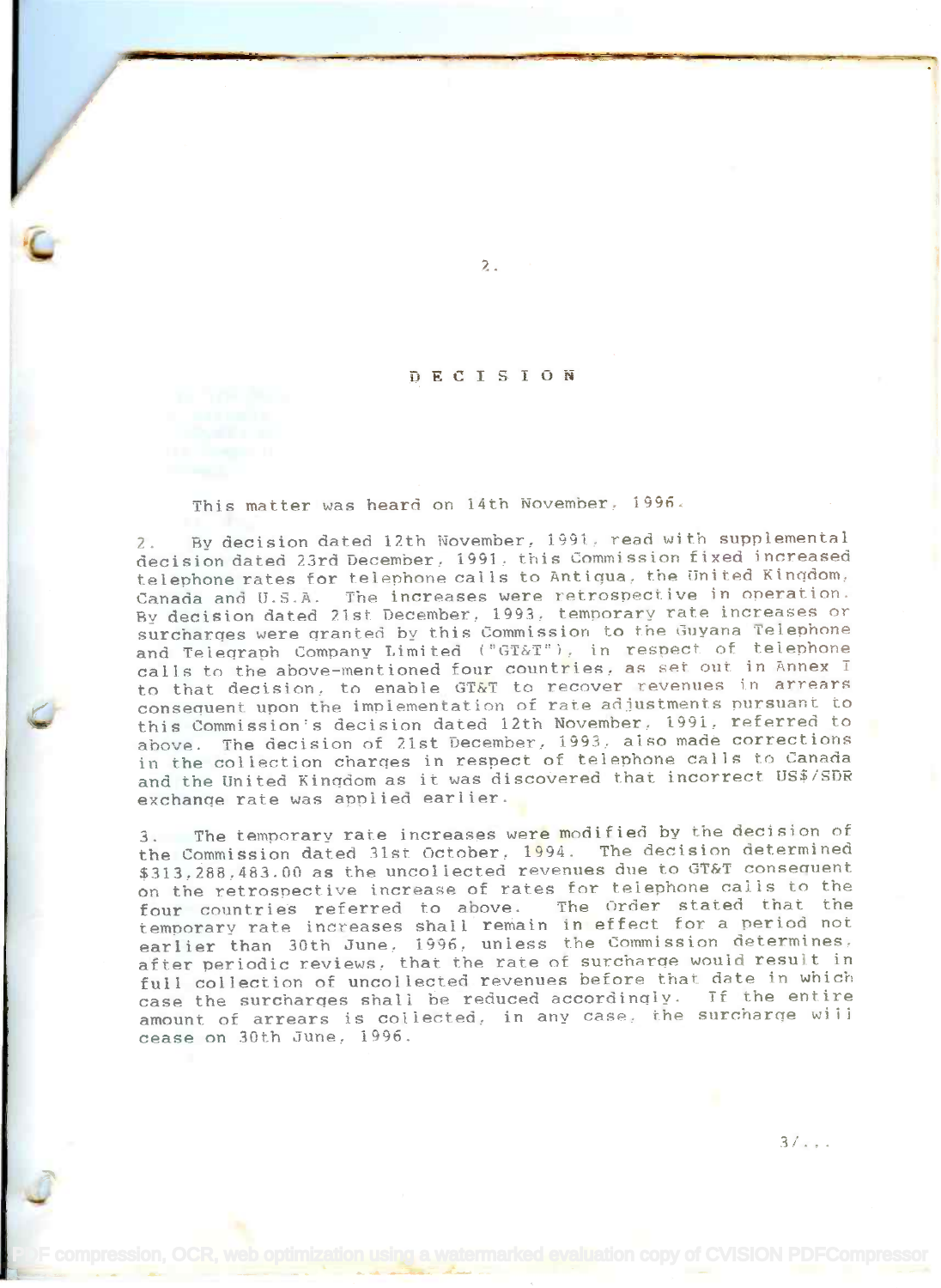4. On 5th June, 1996, GT&T wrote to this Commission saying that a. On Stirbune, 1990, Gial wrote to this commission saying that<br>it has already collected \$13.2 million in excess of the amount of \$313,288,483.00, which was determined as due to it by the decision of this Commission dated 31st October, 1994. GT&T requested that the excess collection be allowed to be applied towards the excess collection be allowed to be apniied towards -

- (i) the arrears that had become due to it on account of the retrospective increase in rates granted in respect of 83 countries by this Commission's decision dated 31st October. 1994; October, J994;
- (ii) additional arrears that had become due consequent on the correction of the US\$/SDR exchange rate by decision dated 21st December, 1993. The amount of additional arrears was stated to be \$22,790,761.00. waR stated to be *\$22,790,761.00.*

5. Mr W.W. Lynch, the Consultant appointed by this Commission had pointed out in his report dated 19th August, 1996, that as at the billing period of 1st August, 1996, GT&T was continuing to collect arrears of revenue for the four destinations referred to above. arrears of revenue for the four destinations referred to above. This was in complete disregard of the order of this Commission This was in complete disreqard of the order of this Commission dated 31st October. 1994, which had clearly stated that the dated 31st October, 1994, which had clearly stated that the temporary rate increases granted to recover uncollected revenues will in any case cease on 30th June, 1996. GT&T had been reminded of this order by letter dated 24th July, 1996.

6. Mr Lynch in his report has projected the over-recovery by GT&T to be approximately \$35.7 million dollars. He has also pointed out to be approximately \$35.7 mi i lion dol lars. He has also pointed out that the sum of \$22.8 million which GT&T claims to be due to it on account of the adjustment of US\$/SDR exchange rate has not been approved by this Commission for recovery from the subscribers. approved by this Commission for recovery from the Rubscribers.

7. By letter dated 6th September, 1996, GT&T has intimated to this Commission that it continued to collect the surcharge up to 5th August, 1996, and after allowing for the increased surcharge due to it on account of the correction of the USS/SDR exchange rate, the net overbilling of uncollected revenues in respect of the four countries, that is, Antiqua, Canada, U.S.A. and U.K., is \$26,980,437.00. 4/... \$7.6:980.437.00.

 $\hat{A}$  .

'Le propriété de la propriété de la propriété de la propriété de la propriété de la propriété de la propriété de la propriété de la propriété de la propriété de la propriété de la propriété de la propriété de la propriété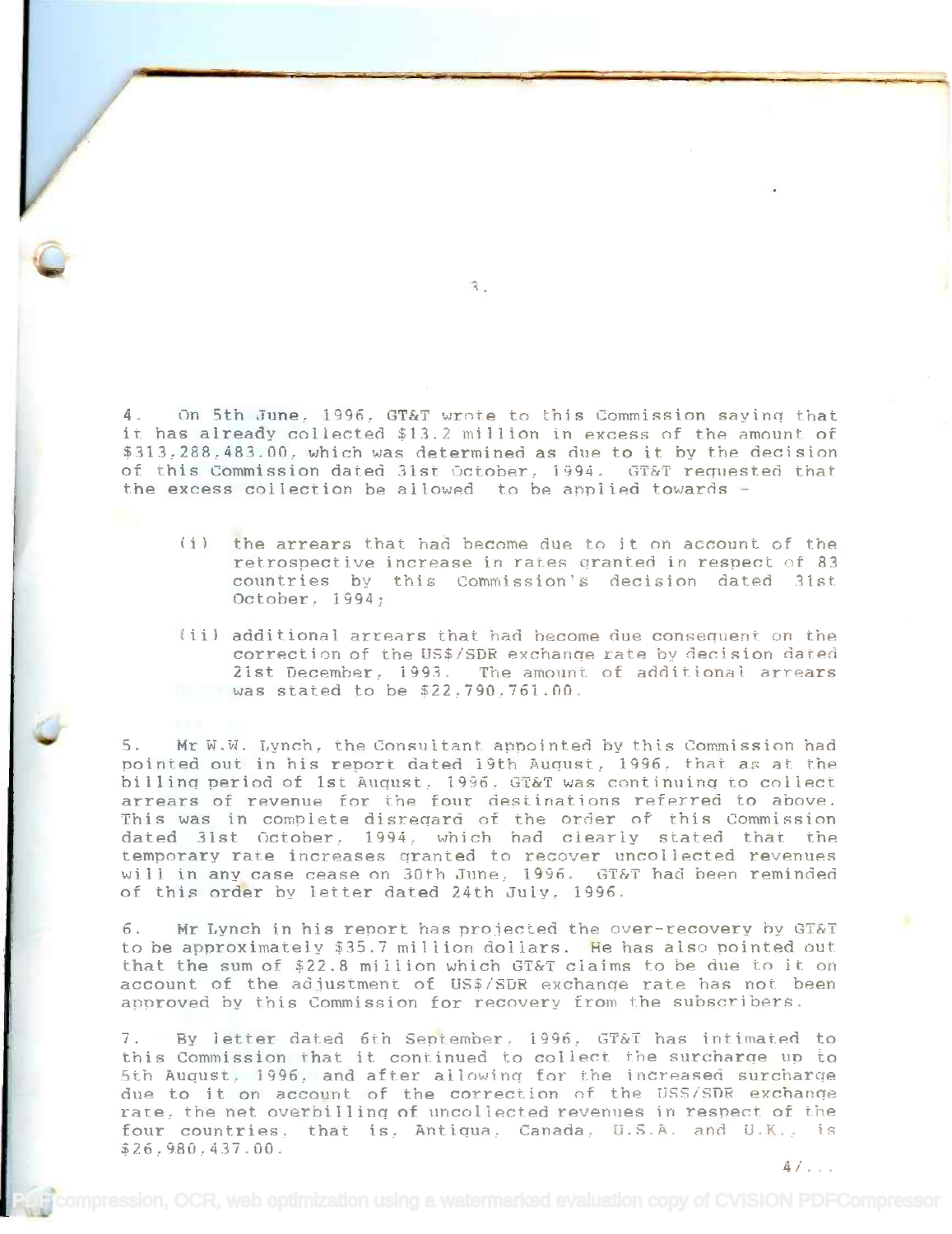8. The Commission is of the view that there is no justification to allow GT&T to keep the excess amount recovered by it from to allow GT&T to keep the excess amount recovered by it from<br>subscribers and use the same for its business purposes. The Commission is also of the view that the excess amount recovered should be returned to the persons from whom it was recovered.

## ORDER

9. In view of the above the Commission hereby orders that -

(1) Within ten days from the date of this order

- (a) an escrow account shall be opened by  $GT\&T$  in a bank in Georgetown agreed toby this-Commission; and in Georqetown aqreed to by this-Commission: and
- (b) an amount of  $$26,980,437.00$  should be deposited in that account; that account,
- (2) Within two months from the date of this order, the excess surcharge recovered by GT&T in respect of telephone calls by anv subscriber to Antigua, the United States, Canada by any subscriber to Antiqua, the United States, canada and the United Kingdom shall be refunded to him from the escrow account referred to in order (1) above;
- (3) In respect of Canada and the United Kingdom, GT&T shall (3) Tn respect of Canada and the unlred Kinqdom, GT&T shall be entitled to adjust the excess amounts recovered from he entitled to adjust the excess amounts recovered from any subscriber towards any amount that may have fallen any suhscriber towards any amount that may have fallen due from him on account of the adjustment of US\$/SDR exchange rate by the decision of this Commission dated exchanqe rate by the decision of this Commission dated 2Ist December, 1991; 21st December, i991:

compression, OCR, web optimization using a watermarked evaluation copy of CVISION PDFCompressor

)..er.;

5/...

4.